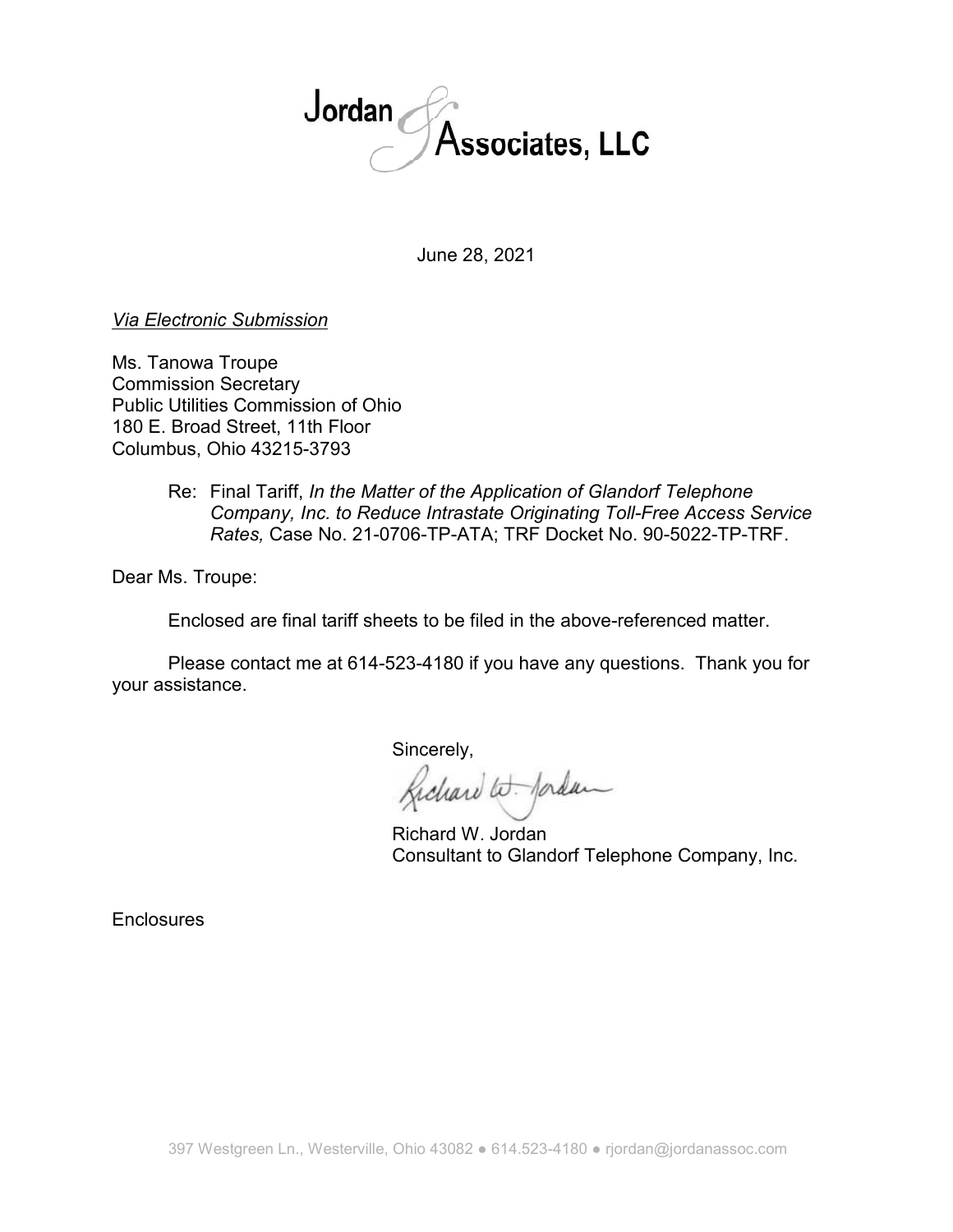#### INTRASTATE CARRIER COMMON LINE ACCESS SERVICE REFERENCE TARIFF

### ACCESS SERVICE TARIFF

 Certain rates, charges and conditions for the provision of Intrastate Carrier Access Service are as specified the National Exchange Carrier Association, Inc. ("NECA") Tariff F.C.C. No. 5, Tariff F.C.C. No. 3, and Tariff F.C.C. No. 4, as filed with the Federal Communications Commission, as each now exists and as each may be revised, added to, or supplemented. The effectiveness of Section No. 4, End User Access Service, of the NECA Tariff, as applied to intrastate customers, has been suspended by the Public Utilities Commission of Ohio ("PUCO"). In addition to rates set forth in the NECA Tariff, where applicable, certain rates, terms, and conditions for switched access services, including Intrastate Carrier Common Line Access Service, are set forth herein.

 The Telephone Company mirrors NECA Tariff F.C.C. No. 5 (hereinafter, the "NECA Tariff") for the provision of Intrastate Carrier Access Service with the following exceptions:

- Section 4 End User Access Service Suspended by the PUCO
- Section 6 Switched Access Service: Switched access rates applied to the intrastate jurisdiction shall remain at the levels existing on December 31, 1997 except for those rates reduced pursuant to the FCC's Report and Order and Further Notice of Proposed Rulemaking, WC Docket Nos. 10-90, et al., FCC No. 11-161 (released November 18, 2011) and the FCC's Report and Order, WC Docket No. 18-156, FCC 20-143 (released October 9, 2020): see rates on Sheet No. 15 herein for intrastate exceptions.

 The Telephone Company mirrors NECA Tariff F.C.C. No. 3 (Special Construction) and Tariff F.C.C. No. 4 (Wire Center Information) in their entirety for the provision of Intrastate Carrier Access Service.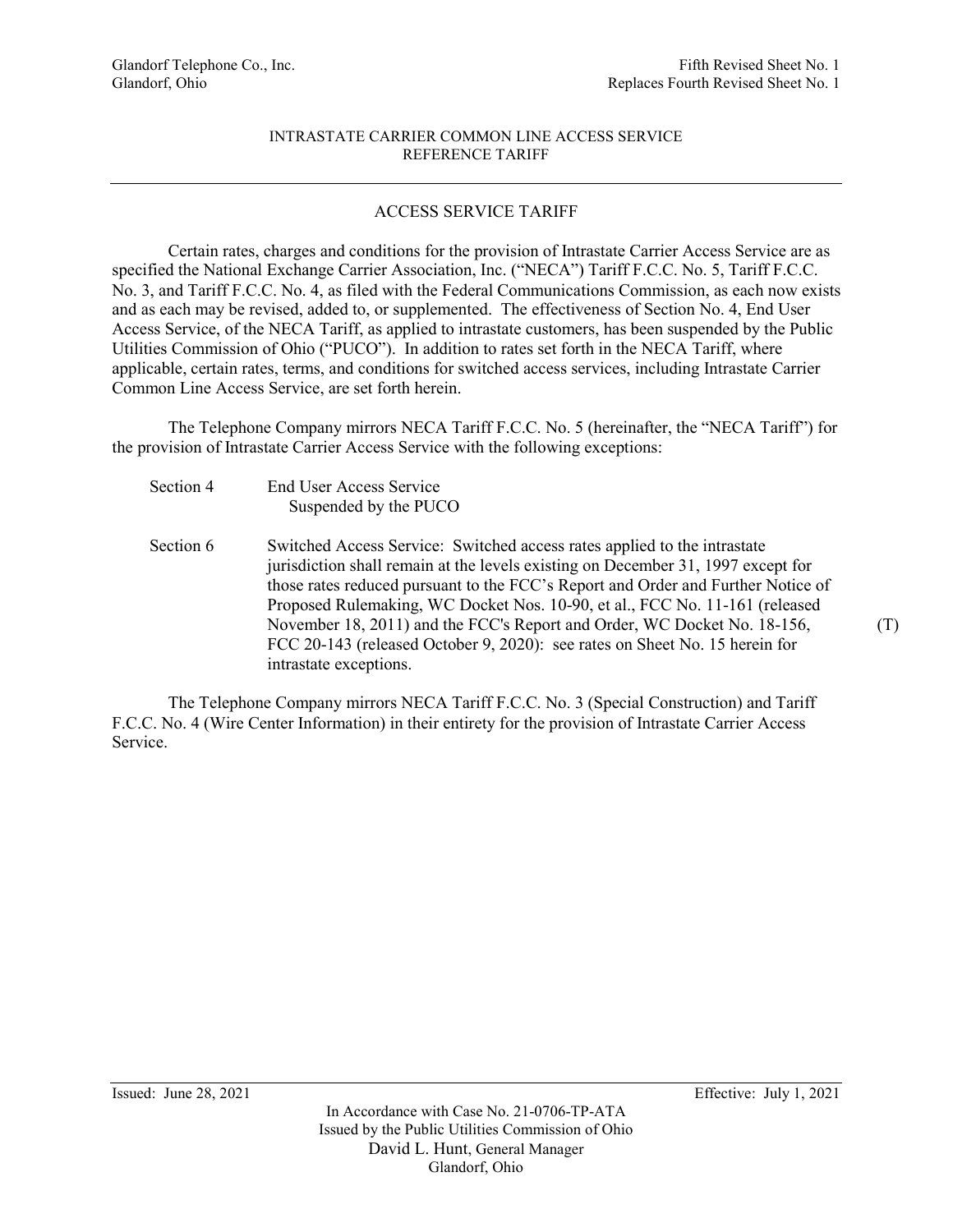#### INTRASTATE CARRIER COMMON LINE ACCESS SERVICE REFERENCE TARIFF

## INTRASTATE ACCESS SERVICE TARIFF REGULATIONS, RATES AND CHARGES

|                | A. Glandorf Exchange                                               |             |     |
|----------------|--------------------------------------------------------------------|-------------|-----|
| 1.             | Carrier Common Line Charge*                                        | <u>Rate</u> |     |
|                | Premium Access, per minute                                         |             |     |
|                |                                                                    |             | (D) |
|                | Originating Non-Toll Free                                          | \$.0150     | (T) |
| 2.             | <b>Transport Interconnection Charge (TIC)*</b>                     |             |     |
|                |                                                                    |             | (D) |
|                | Originating Non-Toll Free                                          | \$.015055   | (T) |
| 3 <sub>1</sub> | <b>Local Transport</b>                                             |             |     |
|                | <b>Tandem Switched Transport</b>                                   |             |     |
|                | a) Tandem Switched Facility, per access minute per mile*           |             |     |
|                |                                                                    |             | (D) |
|                | Originating Non-Toll Free                                          | \$.000090   | (T) |
|                | b) Tandem Switched Termination, per access minute per termination* |             |     |
|                |                                                                    |             | (D) |
|                | Originating Non-Toll Free                                          | \$.000443   | (T) |
| 4.             | End Office                                                         |             |     |
|                | a) Local Switching*                                                |             |     |
|                |                                                                    |             | (D) |
|                | Originating Non-Toll Free                                          | \$.040400   | (T) |
|                |                                                                    |             |     |
|                | b) Information Surcharge, per 100 access minutes*                  |             |     |
|                |                                                                    |             | (D) |
|                | Originating Non-Toll Free                                          | \$.019800   | (T) |
|                |                                                                    |             |     |

- \* Intrastate Rates for Originating Toll Free Only Access Service, Toll Free Database Access Service Queries and Terminating Access Service are as shown in NECA Tariff F.C.C. No. 5, Section 17. (T)
- B. Edge Out Exchanges: In accordance with the Commission's Finding and Order issued May 28, 2008 in Case No. 08-117-TP-WVR, the intrastate switched access rates in the Company's Edge Out exchanges equal the NECA switched access rates. The Company is a rural ILEC competing with a nonrural ILEC in a rural area.